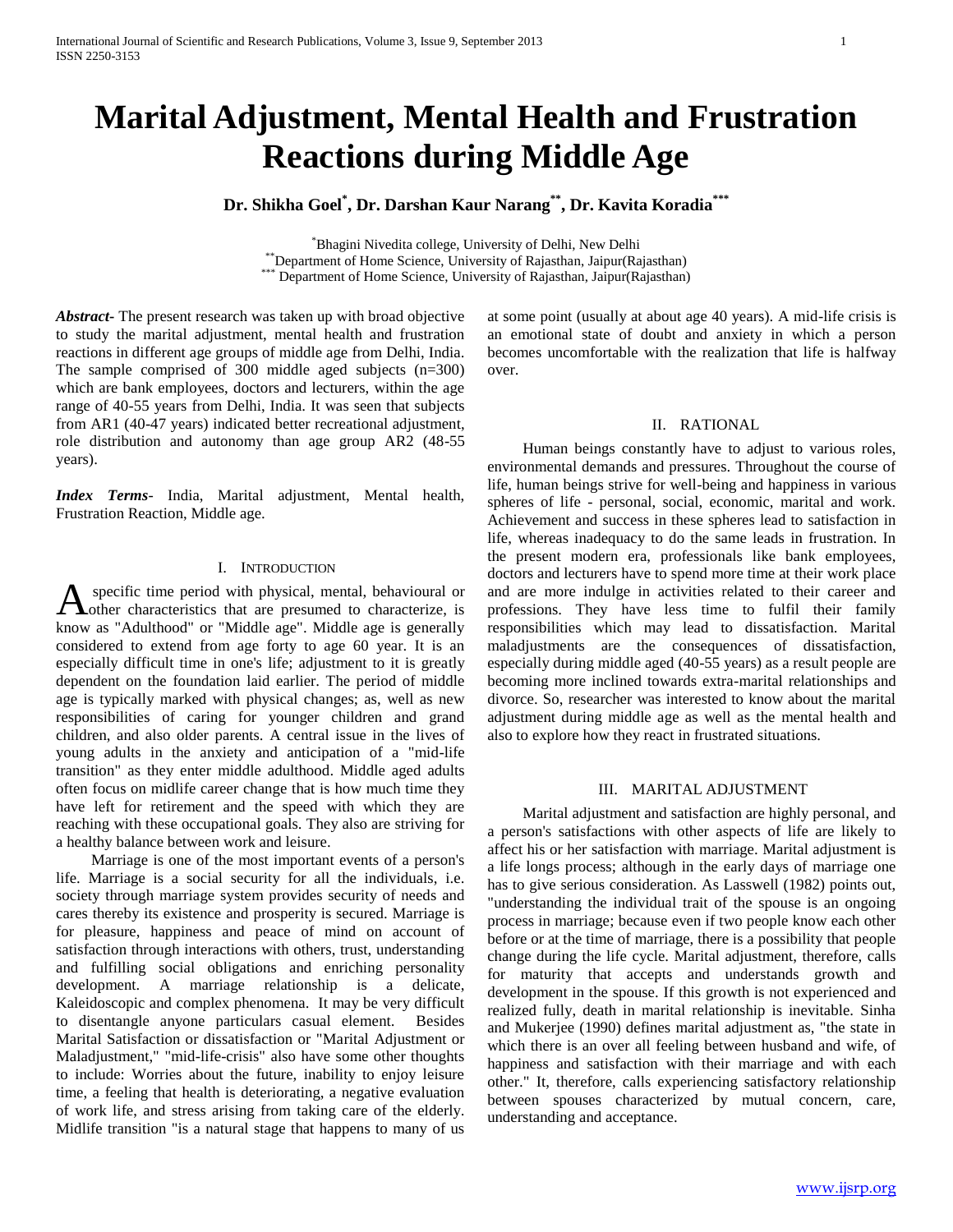Sexual compatibility and mutual enjoyment is an important factor contributing to the success of most marital relationship, Job of spouse, shape families in a variety of ways. Two major aspects of work directly affect family life: (1) the level of economic rewards associated with work and (2) the conditions associated with performing a job.

#### *Marital conflicts*

 No matter how satisfactory and inevitable marriage is, some conflict theorists assert that marital relationships reflect and reinforce gender inequalities (Degler, 1980). Examples that support such an assertion are: (1) until the past few years, a husband could rape his wife and not be charged; (2) in traditional marriage vows the bride is given away to the groom; and (3) the woman has traditionally taken the surname of the husband after marriage. Conflict theory helps to explain the extent of violence in families, where care and cooperation are supposed to exist  $\neg$ something not easily explained by functionalist theory. Good communication skills do not prevent conflict. Actually a conflict, followed by a confrontation, can produce positive results.

 Fujihara (1998) did a study on 153 married couples which showed that marital adjustment was significantly correlated with subcategories of social adjustment (1) household adjustment (except the spouse), (2) external family adjustment, (3) work adjustment, (4) social leisure adjustment and (5) general adjustment. Thus, marital adjustment may be a part of social adjustment for women, but the two may be discrete for men. A study, made on 1,609 couples from the Russian Army, found that marital dissatisfaction from husband will cross over to the wife directly, whereas the indirect crossover, when a stressor, such as economic hardship or a negative life event increases the strain of a partner, is mediated the impact of the wife's social undermining behaviour on her husband (Westman, Vinokur, Hamilton & Roziner, 2004).

 Eng, Kawachi, Fitzmaurice and Rimm (2005), studied 38,865 men aged (40-75) to examine the affect of change in marital status on health behaviours among men and found Marital termination (Remarriage, widowhood and unmarried) may adversely affect health and dietary behaviours of men.

 Vohs, Catanese, and Baumeister (2004) ended that, consistent with the traditional sexual script, research has consistently shown that men have a stronger sexual motivation than do women. Further, Sprecher (2002) found that relationship satisfaction (but not sexual satisfaction) negatively predicted the likelihood of relationship breakup for women but not for men. In contrast, sexual satisfaction (but no relationship satisfaction) negatively predicted the likelihood of relationship dissolution for men but not for women. Thus, perhaps for men decreased sexual satisfaction leads to decreased relationship satisfaction, whereas for women, the reverse is true.

#### IV. MENTAL HEALTH

 The concept of mental health includes subjective wellbeing, perceived self-efficacy, autonomy, competence, intergenerational dependence, and self-actualization of one's intellectual and emotional potential among others. From a crosscultural perspective it is nearly impossible to define mental health compressively. Mental health is a state of well being in

which the individual realizes his or her own abilities, can cope with the normal stresses of life, can work productively, fruitfully and is able to make a contribution to his/her community (The world health reports 2001). Mental health covers an elusive and diffuse field and the term in itself encompasses a multiplicity of meaning.

 Blanofield (1967) defined mental health as a composite of attitude towards oneself, ability to realize once potential through action, degree of independence form social influence and the ability to perceive realistically the world around. Fergson (1965) stated that mental health is the ability to cope with one's environment in such a way that one's institutional drives are gratified. They considered that mental illness and mental health, are two opposite ends of the continuum on which any individual can be placed depending on the soundness of his mind. There is a general agreement that two terms mental health and mental illness refer to behaviors which are interpersonal in nature and to mental illness is judged to be dysfunctional according to the norms of an observer.

 Matsuoka (1996) conducted a study on 58 middle aged people to determine the degree to which family cohesion accounted for different outcome measures of mental health among native Hawiian families on an island on the verge of major tourism development. This development will cause economic changes that will pose major challenges for the native agrarian families. A series of interviews of focus groups elicited qualitative information on the relationship between family cohesion and mental health. The findings show a clear relationship between family cohesion and mental health status.

 Willitts, Benzeval, and Stansfeld (2004) interviewed 2127 men and 2303 women aged less than 65 to describe the .mental health of men and women with differing histories of partnership transitions. They came to the conclusion that partnership protects mental health. The negative outcomes of splitting partnership for health are long lasting in women.

 Tiffin, Pearce and Parker (2005) studied 503 subjects from a birth cohort to investigate the affect of socio-economic status throughout the life course on self reported mental health at age 50 years and land up with the conclusion that a downward socioeconomic trajectory over the whole life course is associated with poorer self reported mental health in men but not in women.

 Research has shown that engaged workers report well mental and psychosomatic health (Demerouti et al., 2001). Furthermore, they exhibit personal initiative, proactive behavior and learning motivation (Sonnentag, 2003; Schaufeli and Salanova, 2007).

#### V. FRUSTRATION REACTIONS

 We are often unable to satisfy our desires or accomplish our goals. Sometimes our ambitions exceed our abilities, or we misperceive the possibilities. But sometimes we are blocked by an external barrier that precludes gratification. Frustration refers to the thwarting or delaying of some ongoing course of action or goal gratification. Frustration is a broad term, it refers to the situation which produced thwarting or the psychological effects of this situation, as when someone is frustrated tends to react with anger, withdrawal depression, or distress. Frustration is an important component of psychological stress, since virtually any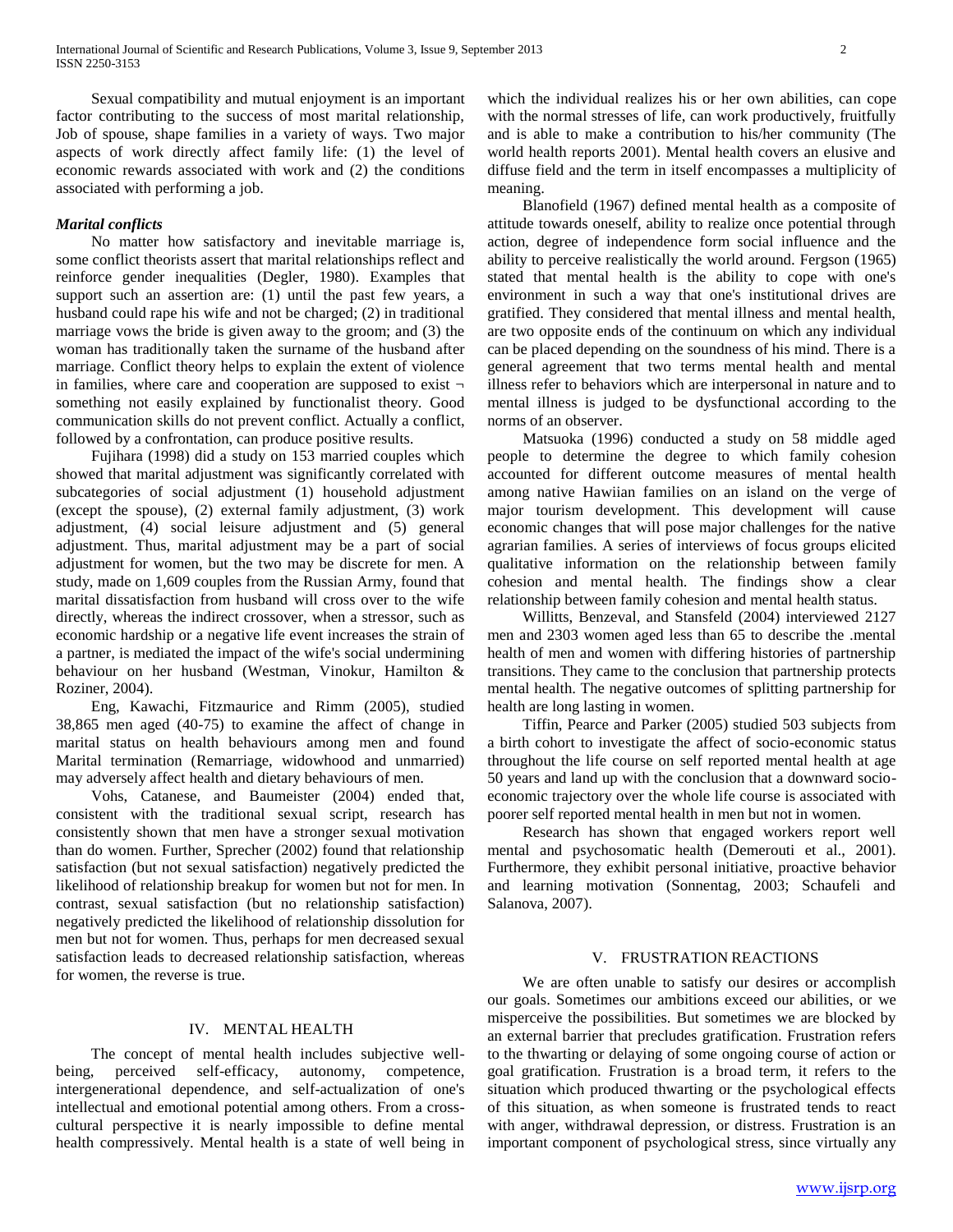seriously harmful condition will thwart important needs and goals and will requires some adjective activity to repair the damage, if possible.

 Frustration has been defined in various ways by various psychologists. Most of the definitions agree in stressing the role of interference in goal response in producing frustration.

 Rosenzweig (1944) defines frustration as "frustration occurs, whenever the organism meets a more or less insurmountable obstacle or obstruction in its route to the satisfaction of any vital need." Dolland et al (1939) defined frustration as "an interference with the occurrence of an instigated goal response at its proper time in the behaviour sequence."

 Obstacles of many kinds cause frustration. A useful distinction can be made between external and personal sources of frustration.

 External frustration is based on conditions outside of the individual that impede progress towards a goal. All of the following are external frustrations: getting stuck with a flat tire; having a marriage proposal rejected. In other words external frustrations are based on delay, failure, rejection, loss and other direct blocking of motives. External obstacles can be either social or non-social. Frustration usually increases as the strength, urgency, or importance of a blocked motive increases.

 Motivation becomes stronger as we near a goal. Frustration is more intense when a person runs into an obstacle very close to a goal. Personal frustrations are based on personal characteristics; Frustration is actually based on personal limitations. Yet failure may be perceived as externally caused.

 All individuals at one time or another, in greater or lesser amount, have to tolerate frustration in their life. The term, frustration tolerance, refers to the amount of stress one can tolerate before his integrated functioning is seriously impaired. Thus frustration tolerance refers to the capacity of the individuals to show persistence in efforts despite repeated failures and antagonistic environment to maintain the integration of the personality.

 The person who continues his/her efforts may be said to have more frustration tolerance than the one who discontinues his/her efforts or indulges in any reactionary mode of behavior. In ability to tolerate frustration leads to mental breakdown, maladjustment and problems in also personal relationship. The low frustration tolerance also leads to antisocial behaviour or in other maladaptive behavior.

 Anupama Shah et al (1992), to asses the problems faced by unmarried women and their self-perception conducted a research study on 116 un-married women founded by ICSSR on single women, in Baroda. It was found that the unmarried women faced a lot of psychological and emotional problems. They had insecure feeling regarding old age, loneliness and 34% of the respondents reported frustration with life.

 Dill, Jody and Anderson, Craig (1996) tested Berkowitz's reformulation of the frustration aggression hypothesis which states that any negative or aversive stimulus such as frustration, even if justified, will result in same measurable tendency to aggress. 34 college students served as selected samples. Degree of hostile, aggression directed at the frustrating individual was measured. As predicted, justified frustration produced less hostile aggression than unjustified frustration but even justified frustration produced more hostile, aggression than no frustration at all. Result support Berkowitz's frustration aggression reformulation. Findings were also consistent with the view that frustration induces negative affect, which in turn, increases hostility toward the experimenter.

#### VI. HYPOTHESIS

 On the basis of the previous researches the hypothesis tested in this study are as follows:

- Significant difference will be seen in marital adjustment of middle aged couple from different age ranges i.e.  $AR_1$  (40-47 years) and  $AR_2$  (48-55 years).
- Significant difference will be seen in mental health of middle aged couples from different age groups i.e.  $AR_1$ (40-47 years) and  $AR_2$  (48-55 years).
- Significant difference will be seen in frustration reactions of middle aged couples from different age group i.e.  $AR_1$  (40-47 years) and  $AR_2$  (48-55 years).

#### VII. METHODOLOGY

 For conducting the present study, "purposive sampling technique" has been used. The total sample consisted of 150 couples i.e. 300 subjects (N=300). The sample was subdivided into two categories according to the age i.e.  $AR<sub>1</sub>$  (40-47 years) and  $AR<sub>2</sub>$  (48-55 years). Doctors, lecturers and bank employees were included in the sample.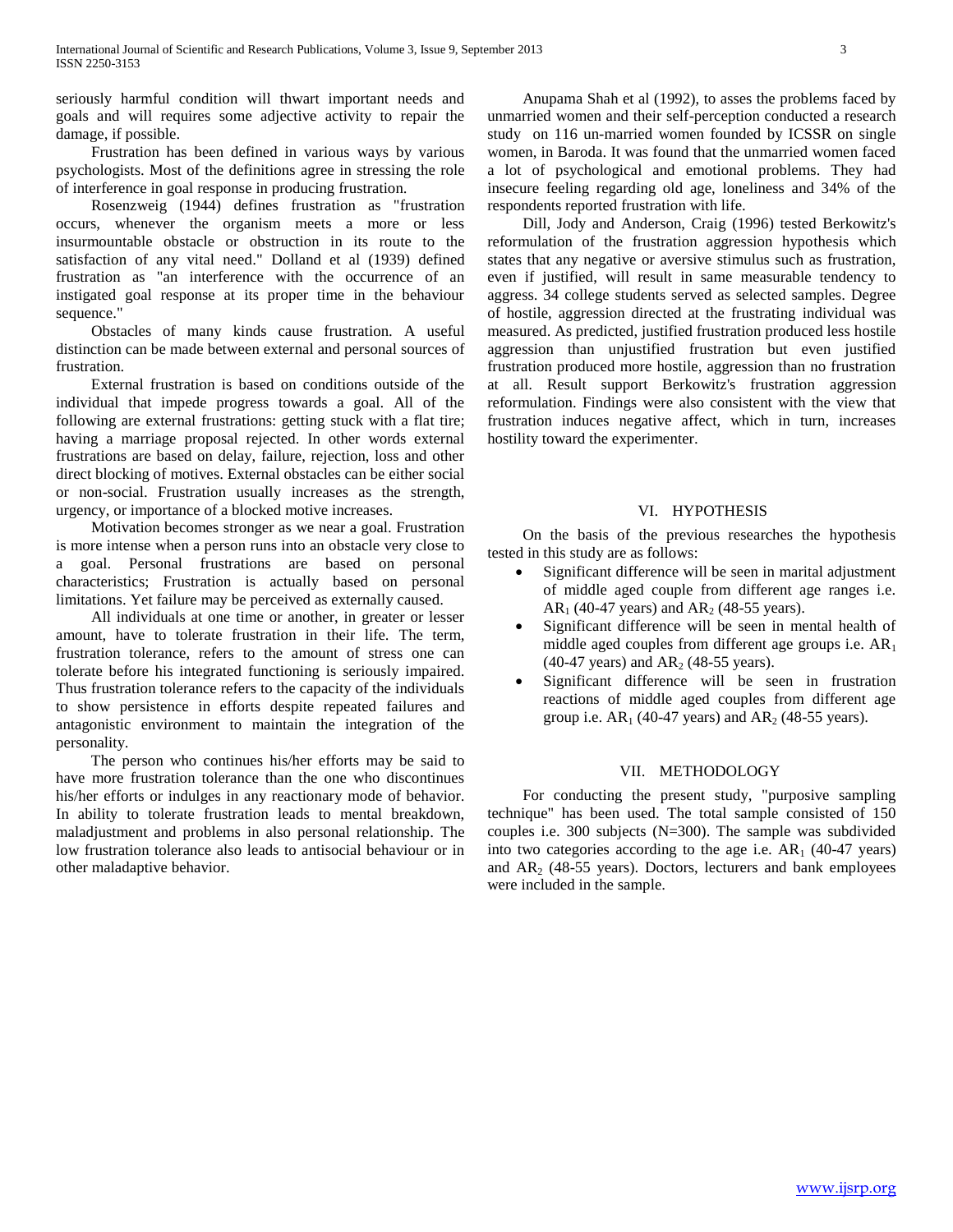#### **Research Design**



The following statistical tests were computed:

- Mean and Standard Deviation were computed.
- Pearson's 'r' was computed.

#### *Criteria for sample selection*

• Subject must belong to the upper middle socioeconomic status.

• The age range of the subject should fall between (40-55 years).

• Minimum working hours of men and women should be 6 to 8 hours per day.

• Subject must be either doctors or lecturer or working with the banks only.

#### **Tools For Measurement**

 Two tools were used for the measurement of the Marital adjustment and Mental health. Those are:

#### **Marital adjustment Questionnaire**

 Marital Adjustment Questionnaire was developed by the researcher (2004) to assess the marital adjustment in the couples during middle age. Pilot study was conducted by researcher on the 10% subjects of total sample (N=20) of the research. Necessary corrections were made to tool after the pilot study. The reliability and validity scores respectively are .96 and .74. Some basic needs of successful marriage during middle age were used as points of references for rating. Those are Family adjustment, financial adjustment, Emotional adjustment, Sexual adjustment, Recreational adjustment, Role distribution, Social adjustment. Marital adjustment questionnaire consisted of 42 items with a five point scale. Items of the scale are in statement form seeking information for each in any of the five options, which are "Very Rare", "Rare", "Sometimes", "Often", and "Very often". The weight given is 1,2,3,4 and 5 respectively. The

test is having reverse key also. Higher the score higher is the adjustment, lower the score poor will be the adjustment.

#### **Mental health Inventory**

 Mental Health Inventory is a self-reporting four point scale and developed by Dr. Jagdish and Dr. A.K. Srivastava (1984). Validity and reliability of Mental Health Inventory is .54 and .73 respectively. The six dimensions have been inculcated in the scale are Positive self - evaluation (PSE), Perception of Reality (PR), Integration of Personality (IP), Autonomy (AUTO), Group Oriented Attitudes (GOA), Environmental Mastery (EM). The items of the scale are in statement form seeking information for each in any of the four options, which are Always, Most of Times, Sometimes, and Never. The weight is 4, 3, 2 and 1 respectively. Therefore, the higher the score on the scale, higher the status / level of mental health, or vice versa.

#### **Frustration Reactions Questionnaire**

 The frustration reactions questionnaire was developed by the researcher herself to assess the frustration reactions in the subjects during the middle age. Frustration Reactions Questionnaire (FRQ) consisted of 25 items with 3 point scale. The nature of items used in the rating form constitutes its crucial and unique feature. Certain items of behaviour of middle aged people were used as points of references for rating. The reliability and validity scores respectively are .86 and .59. Item of the scale are in statement form seeking information for each in any of the three options i.e. Never, Sometimes and Always. The weightage is 0, 1 and 2 respectively. The test is having reverse key also. Highest score that can be obtained is 50 and lowest score is 0. Therefore, if a respondent is having high score on the scale his / her frustration level is high or vice versa i.e. the lower the score, the lower the frustration level.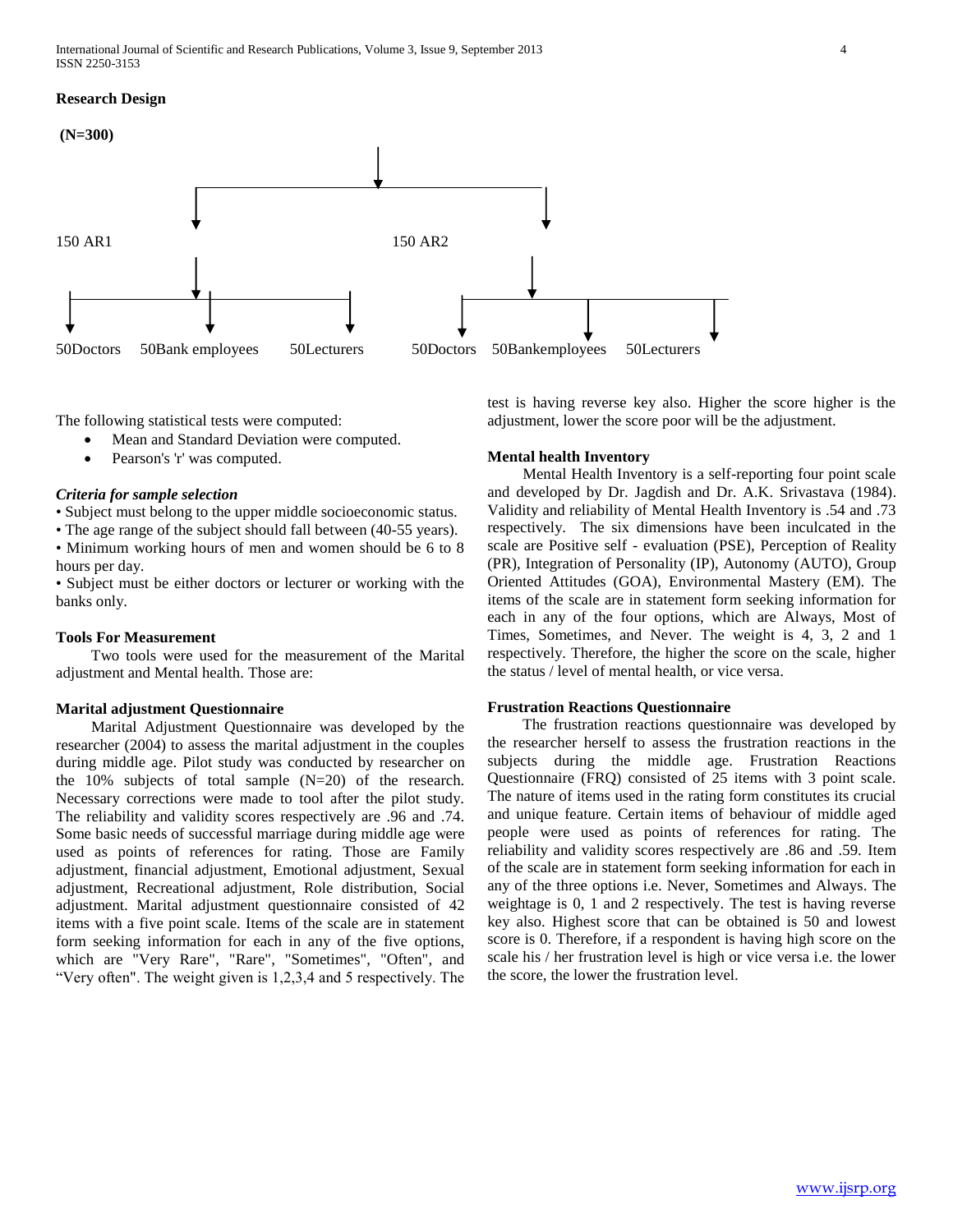#### VIII. RESULTS

| <b>Variables</b> | Age<br>range | <b>Mean</b> | <b>SD</b> | Z value               |              |
|------------------|--------------|-------------|-----------|-----------------------|--------------|
|                  | (years)      |             |           | <b>Calculated</b>     | <b>Table</b> |
| <b>FMY</b>       | $(40-47)$    | 24.98       | 3.45      | 1.56 <sup>NS</sup>    | 1.96         |
|                  | $(48-55)$    | 24.31       | 3.93      |                       |              |
| <b>FIN</b>       | $(40-47)$    | 22.66       | 3.03      | 1.59 <sup>NS</sup>    | 1.96         |
|                  | $(48-55)$    | 22.07       | 3.40      |                       |              |
| <b>EMO</b>       | $(40-47)$    | 23.03       | 2.73      | 1.02 <sup>NS</sup>    | 1.96         |
|                  | $(48-55)$    | 22.69       | 3.03      |                       |              |
| <b>SEC</b>       | $(40-47)$    | 24.76       | 2.75      | $0.871$ <sup>NS</sup> | 1.96         |
|                  | $(48-55)$    | 24.46       | 3.20      |                       |              |
| <b>REC</b>       | $(40-47)$    | 22.74       | 2.87      | $2.12**$              | 1.96         |
|                  | $(48-55)$    | 22.01       | 3.09      |                       |              |
| <b>RD</b>        | $(40-47)$    | 23.96       | 2.49      | 1.99*                 | 1.96         |
|                  | $(48-55)$    | 23.29       | 3.30      |                       |              |
| <b>SOC</b>       | $(40-47)$    | 23.40       | 2.88      | 0.397 <sup>NS</sup>   | 1.96         |
|                  | $(48-55)$    | 23.27       | 2.93      |                       |              |

# **Table 1 z-values of marital adjustment of middle aged couples (N=300) belonging to different age groups : AR<sup>1</sup> (40-47 years) and AR<sup>2</sup> (48-55 years)**

\* Significant at .05 level

\*\* Significant at .01 level

NS - Non significant

 A glimpse at the above table shows that the calculated z values for recreational adjustment and role distribution are 2.22 and 1.99 respectively which are higher than the table value

(1.96). It indicates that couples from  $AR<sub>1</sub>$  (40-47 years) have better recreational adjustment and capacity for role distribution as compared to couples from  $AR<sub>2</sub>$  (48-55 years).

## **Table 2 z-values of mental health of middle aged couples (N=300) belonging to different age groups : AR<sup>1</sup> (40-47 years) and AR<sup>2</sup> (48- 55years)**

| <b>Variables</b> | Age range | <b>Mean</b> | <b>SD</b> | Z value             |              |
|------------------|-----------|-------------|-----------|---------------------|--------------|
|                  |           |             |           | <b>Calculated</b>   | <b>Table</b> |
| <b>PSE</b>       | (40-47)   | 25.79       | 2.74      | $.953^{NS}$         | 1.96         |
|                  | $(48-55)$ | 26.11       | 3.06      |                     |              |
| <b>PR</b>        | $(40-47)$ | 17.74       | 2.01      | 1.843 <sup>NS</sup> | 1.96         |
|                  | $(48-55)$ | 17.29       | 2.24      |                     |              |
| IP               | $(40-47)$ | 17.52       | 2.22      | $1.881^{NS}$        | 1.96         |
|                  | $(48-55)$ | 17.03       | 2.32      |                     |              |
| <b>AUTO</b>      | $(40-47)$ | 10.92       | 1.63      | $2.996**$           | 2.59         |
|                  | $(48-55)$ | 10.31       | 1.90      |                     |              |
| <b>GOA</b>       | $(40-47)$ | 21.07       | 2.42      | 0.537 <sup>NS</sup> | 1.96         |
|                  | $(48-55)$ | 20.91       | 2.74      |                     |              |
| EM               | (40-47)   | 14.85       | 2.51      | 0.088 <sup>NS</sup> | 1.96         |
|                  | $(48-55)$ | 14.82       | 2.76      |                     |              |

\* Significant at .05 level

\*\* Significant at .01 level

NS - Non significant

 The table shows no significant difference in both age groups of middle aged couples regarding their mental health in total but significant differences were found in autonomy of middle aged couples of both age groups. The calculated z value for autonomy is 2.99, which is higher than table value (2.59).

Results revealed that couples of  $AR<sub>1</sub>$  (40-47 years) enjoy high level of autonomy than couples of  $AR<sub>2</sub>$  (48-55 years).

 z values of other dimensions of mental health, have been found non significant. It may be due to the fact that middle aged couples of both age groups are striving for and proceeding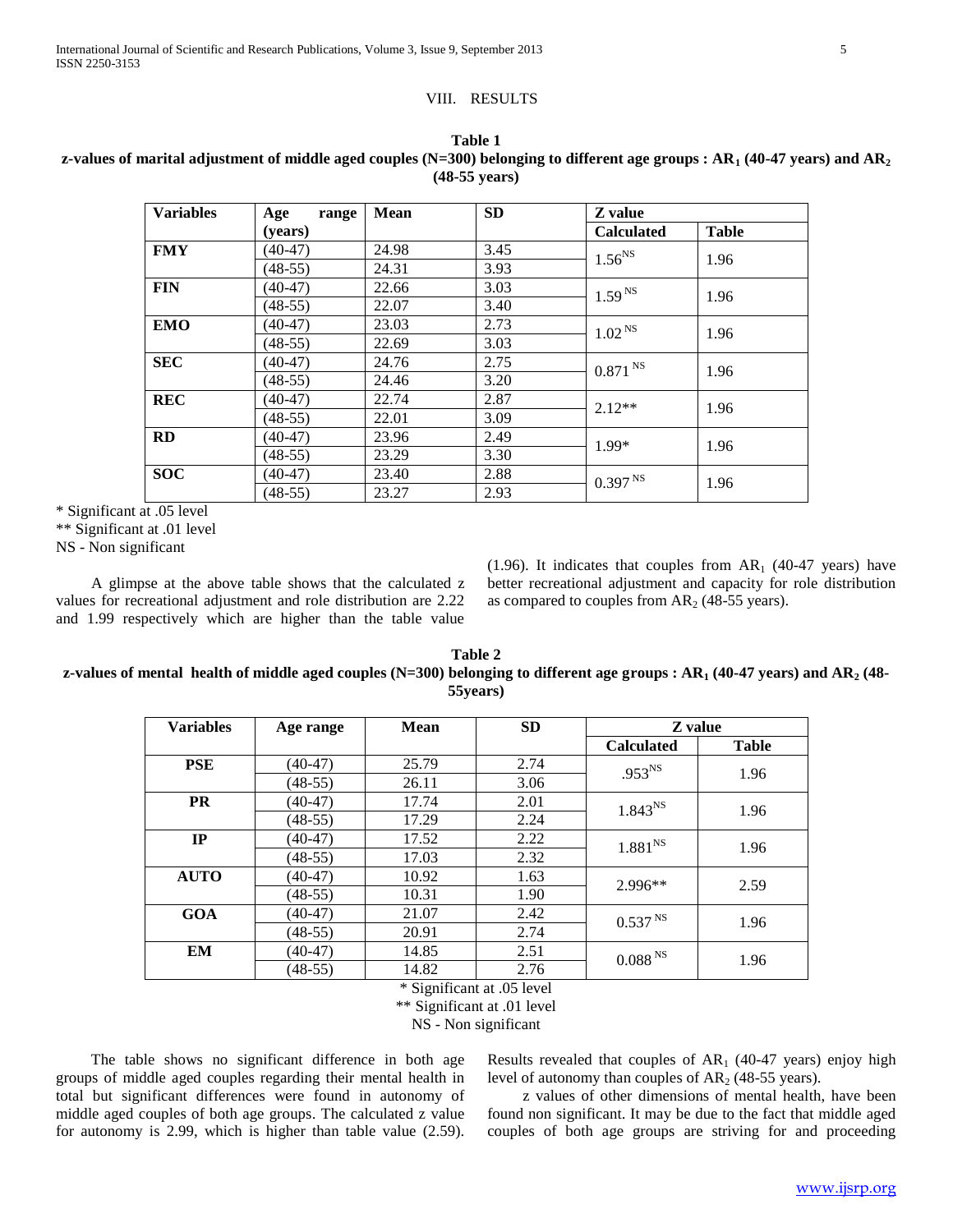towards the achievements of their life time goals, settling down their children and securing their future, maintaining their sound

mental health.

| Table 3                                                                                                                             |
|-------------------------------------------------------------------------------------------------------------------------------------|
| z-values of frustration reactions of middle aged couples (N=300) belonging to different age groups: $AR_1$ (40-47 years) and $AR_2$ |
| $(48-55 \text{ years})$                                                                                                             |

| <b>Variables</b> | Age group | <b>Mean</b> | <b>SD</b> | Z value     |              |
|------------------|-----------|-------------|-----------|-------------|--------------|
|                  |           |             |           | Calculated  | <b>Table</b> |
| Frustration      | $(40-47)$ | .44         | 6.08      | $1.67^{NS}$ | 1.96         |
|                  | (48-55)   | 922<br>o.∠∠ | 5.48      |             |              |

 $NS = Non$  significant

 Above table clearly shows that there is no significant difference found in couples of different age groups i.e.  $AR_1$  (40-47 years) and  $AR<sub>2</sub>$  (48-55 years) regarding their frustration reactions. Couples are adjusting well with the problems establish harmony / balance between home and career responsibilities, hence overcome frustration leading a sound life.

## IX. DISCUSSION AND CONCLUSION

 The study hypothesized that "*Significant difference will be seen in marital adjustment of middle aged couple from different age ranges i.e. AR<sup>1</sup> (40-47 years) and AR<sup>2</sup> (48-55 years)."* and finds partial support for this hypothesis. Couples from age group (40-47 years) have better understanding for distributing roles appropriately; they achieve their goals in time after successful completion of family tasks and hence, find more time for recreation. This can be supported by research involving 87 middle aged and 75 older couples revealed that marital interaction is more effectively positive for older couples (Levenson, Cartensen & Gottman, 1994). Marital interaction was found to be less physiologically arousing for older couples than for those of middle age. These findings were consistent with other research in which marital happiness increases with age (Guilford & Bengston, 1979). If there is a relationship between marital interaction and happiness in marriages, then older couples may interact more positively, but perhaps less often due to low arousal. Barling (1986) in a study on "inter role conflict and marital functioning" found that conflict regarding work and family roles was associated with lower levels of marital adjustment among dual earner couples.

 Second hypothesis states that *"Significant difference will be seen in mental health of middle aged couples from different age groups i.e. AR<sup>1</sup> (40-47 years) and AR<sup>2</sup> (48-55 years)."* and findings partially supports this hypothesis. Couples of  $AR<sub>1</sub>$  (40-47 years) are comparatively more energetic, enthusiastic in fulfilling their responsibilities; enjoy their lives and rights to resume their work with zest. They are at peak stage to achieve their goals and goals of their children. They enjoy each aspect of freedom in different phases of life in taking important decisions regarding future. **Tiffin, Pearce and Parker (2005)** studied 503 subjects from a birth cohort to investigate the effect of socioeconomic status throughout the life course on self reported mental health at age 50 years and land up with the conclusion that a down ward socio-economic trajectory over the whole life course is associated with poorer self reported mental health in

men but not in women. The effective balancing of various professional and personal roles presumably could play a salient role in their level of job satisfaction, life satisfaction and overall well - being **(Barnett and Hyde, 2001 ; Frone, 2000 ; Marks, 2001 ; Moen & Yu, 2000).**

 The third hypothesis states that *"Significant difference will be seen in frustration reactions of middle aged couples from different age group i.e. AR<sup>1</sup> (40-47 years) and AR<sup>2</sup> (48-55 years)."*and findings rejects the stated hypothesis. Dubey and Kumar (1986) conducted a study which shows that the current miserable condition of the society and its mental health is alarming; tension and stress have become a part of life. The twentieth century was branched as the age of stress and anxiety. Coping mechanisms of family to adjust because of excessive tension and stress in the society. The cause may vary from faulty learning, confliction objective, and unclear philosophy of life, dualism, false ego and fast changing values. Byers (2005) found that relationship of satisfaction partly mediates the association between self-disclosure and sexual satisfaction. The authors interpreted this finding as showing that self-disclosure leads to greater relationship satisfaction, which in turn, leads to higher sexual satisfaction.

The research can be **concluded** that:

 *Couples are having better marital adjustment during early adulthood than in late adulthood.* Even if, working females play dual roles and are over burdened but still they try to make adjustments in family and are satisfied and cool under all circumstances. They participate in family matters, cooperate more and make themselves available when ever required for family matters. They try to seek recreation and satisfaction out of successful management.

It is also supported by the following research studies:

 Nearly, Terrence and Joseph (1985) interpreted for good marital adjustment. They stated that age is the significant factor in marital adjustment. Elderly couples are happy and have good marital adjustment. Kington and Nock (1987) studied and found that the amount of time spend together by couples is significantly reduced by the number of hours spent in the paid force, this affects marital adjustment adversely.

 *Similarly, couples are more mentally healthy during early adulthood than in late adulthood.* A great importance of balance of psychic forces in the males showing sound mental health. Ability to understand and to share other people's emotions, the ability to concentrate at work and interest in several activities in middle aged males results in good adjustment with spouse and with the family members. They always have an inner feeling to spend quality time with their spouse, take care of and satisfy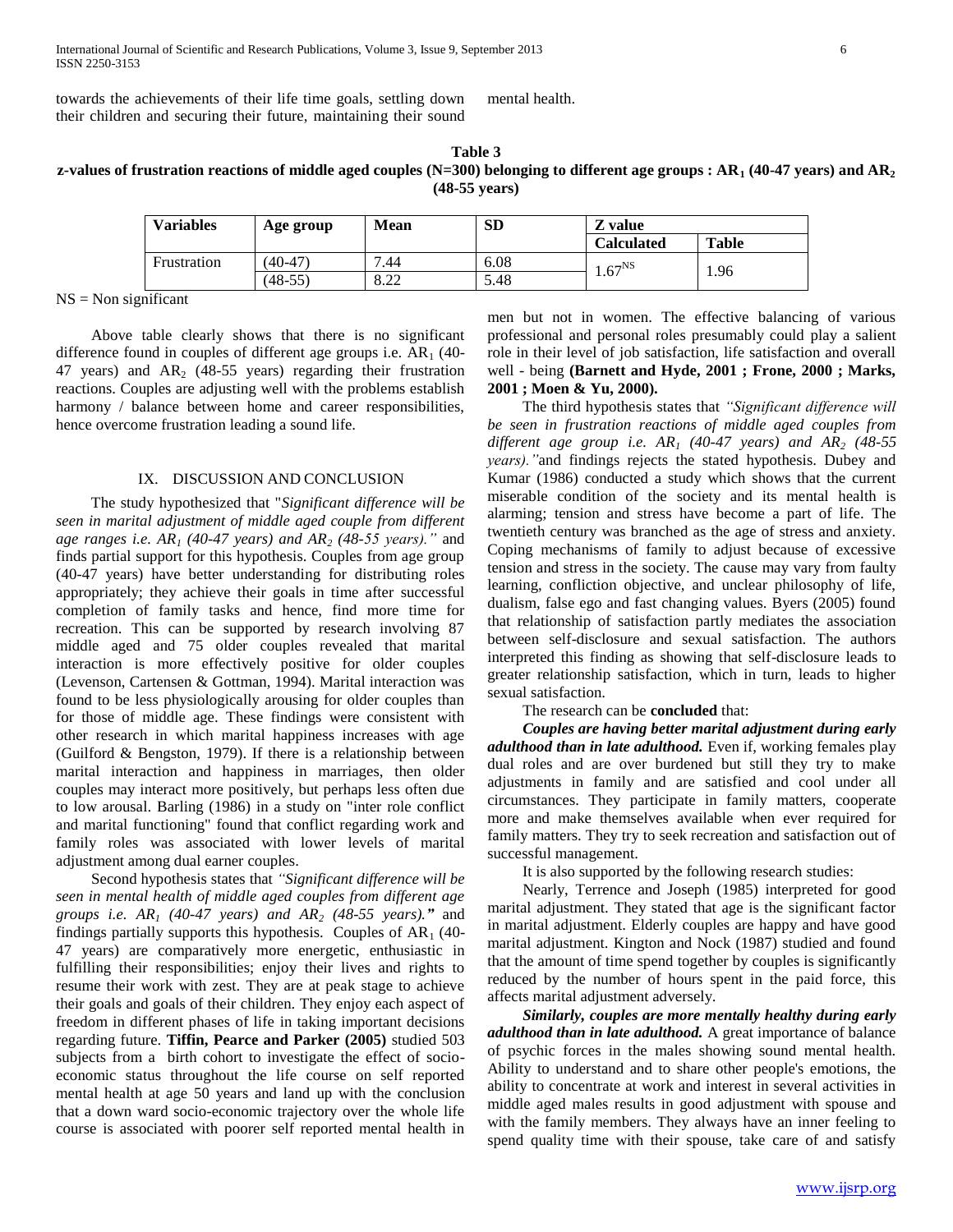sexual needs of the partner. They have concern and feel responsible for needs of the family members and for smooth functioning of the family, they are able to make equal role distribution among the family members. They try to maintain balance between family and society. During middle age the males have less family responsibilities (as the children are grown up or settled down) and would also desire to spend some time for social work or welfare activities. It leads to their over all life satisfaction.

 Hill (2005) conducted a study on 1,314 individuals and found that work to family facilitation was positively related to job satisfaction and life satisfaction, and negatively related to individual stress. Family to work facilitation was positively related to marital satisfaction, family satisfaction and life satisfaction, and negatively related to organizational commitment. Working fathers reported long work hours (49 hours / week), major involvement in household responsibilities (46 hours / week), and a work culture less supportive of their family life than working mothers reported. However, working fathers reported less individual stress, and greater family satisfaction, and life satisfaction than working mothers.

#### X. PRACTICAL IMPLICATIONS OF THE STUDY

 This study has very deep social implications to strength the marital bonds between the working couples. This can help / suggest

 1. The middle aged couples to develop patience and tolerance and understanding for each other.

 2. The importance of recreation, role distribution for smooth functioning marriage life.

 3. Working couples to owe respect and equality rights to each other regarding financial and family matters with special reference to females.

 4. The young ambitious working couples with highly demanding jobs in private sector to bring stability in their married life through spending quality time with each other.

#### XI. SUGGESTIONS

- This study was conducted to see the middle age crisis in adulthood regarding marital adjustment, mental health and frustration reactions. Further investigation may be undertaken to find out other factors affecting marital adjustment during early and late adulthood.
- Sample of present investigation was drawn only from Delhi State. Further research would be conducted in other states or metro cities, which will cater to the sample of different back grounds.
- Similar research study may be replicated for other professions from public and private sectors to assess the difference. Thus study on wider and varied population may provide richer and more valuable information.
- Further revitalization programmes could be undertaken for the identified marital'ly maladjusted couples.
- Similar research study can be undertaken on a sample belonging to different communities and cultures like Hindu, Muslim etc.

#### **REFERENCES**

- [1] Alexander, P.A. (1985) The forgotten other: A study of medical residents' wives (Doctoral dissertation, California school of Professional Psychology). Dissertation Abstracts International, 46 (4B), 1323 .
- [2] Barling, J. (1986) "Inter role conflict and marital functioning", Journal of occupational behaviour. 24,18-25.
- [3] Blood, R.O. and Wolfe, D. (1960) "Husbands and Wives: The Dynamics of Marriage Living."New York: Free Press.
- [4] Chiu, R.K. (1998) Relationship among role conflicts, role satisfactions and life satisfaction : Evidence from Hongkong. (www.findarticles.com).
- [5] Demerouti, E., Bakker, A.B., De Jonge, J., Janssen, P.P.M. and Schaufeli, W.B. (2001), "Burnout and engagement at work as a function of demands and control", Scandinavian Journal of Work, Environment & Health, Vol. 27 ( 4), pp. 279-86.
- [6] Dill, Jody C. and Anderson (1996) Effects of frustration justification on hostile aggression, Psychological Abstracts, Vol. 83, No. 8,. pp. 45. (Electronic Sources)
- [7] Dolland, J. Doop, L. Miller, N. Mourea, D. & Sears, R. (1939) Frustration and Aggression, New Haven ; Yale University Press.
- [8] Dubey, S.L. and Kumar, H. (1986) The current mental health state of population. Indian Journal of Clinical Psychology, September, 13 (2), p 115-160.
- [9] Eng P.M., Kawachi I. Fitzmaurice, G. and Rimm, E.B. (2005) "Effects of marital transitions of changes in dietary and other health behaviour in US male health professionals". Journal of epidemiology and Community Health; 59: 870-872.
- [10] Frone, M.R. (2000) Work-family conflict and employee psychiatric disorders. The national comorbidity survey. Journal of Applied Psychology, 85, 888-895 (www.thefreelibrary.com).
- [11] Greenhaus, J.H. and Beutell, N.J. (1985). Source of conflict between work and family roles. Academy of Management Review, 10, 76-88 (http://findarticles.com).
- [12] Hill, E.J. (2005) Work-family facilitation and conflict, working fathers and mothers, work-family stressors and support. Journal of family issues, Vol. 26, No. 6, 793-819 (www.jfi.sagepub.com).
- [13] Keown, C.F. Jr & Keown, A.L. (1982) "Success factors for corporate women executives", Group and Organizational Studies, 7 (4).
- [14] Kumar, P. and Rohatogi, K. (1984) Certain personality correlates of marital adjustment. The Indian Journal of Social work. Vol38 (b) 67-70.
- [15] Lasswell, M.E. and Lasswell, T.E. (1982) Marriage and the family. Washington D.C.: Health and Company.
- [16] Levenson & et. al. (1994) Psychology and adjustment: Values, Culture and change. Allyn & Bacon, Simon & Schuster Inc., Needom Heights, USA.
- [17] Mani, P.G. (1984) Making the best or worst marriage is in your hands". Social Welfare, 31 (1), 7-9.
- [18] Marks, S.R. & MacDermid, S.M. (2000) Multiple roles and the self: A theory of role balance. Journal of Marriage and the family, 58, 417-432
- [19] Marks, S.R. & MacDermid, S.M. (1996) Multiple roles and the self: A theory of role balance. Journal of Marriage and the family, 58, 417-432 (www.thefreelibrary.com).
- [20] Marks, S.R. (2001) Role balance among white married couples. Journal of marriage and the family, 63, 1088-1098 (www.thefreelibrary.com).
- [21] Martire, L.M. Parris Stephens, M.A. & Townsend, A.L. (2001) Centrality of women's multiple roles. Beneficial and detrimental consequences for psychological well-being. Psychology and Aging, 15, 148-156 (www.thefreelibrary.com).
- [22] Matsuoka, Jon K. and Benson, Melaine (1996) "Economic Change, Family Cohesion and Mental Health in a Rural Hawaii Community". Families in Society, February, 77 (2), pp. 108-116.
- [23] Moen P., & Yu, Y. (2000) Effective work / life strategies: working couples, work conditions, gender and life quality. Social problems, 47, 291-326 (www.thefreelibrary.com).
- [24] Neary, Terrence & Joseph (1985) Change in the process of marital adjustment, vol. 46, (1), p. 1938.
- [25] Olson, D.H.; Rabynsky, C. (1974) Journal of Marriage and Family Vol. 34,224-235.